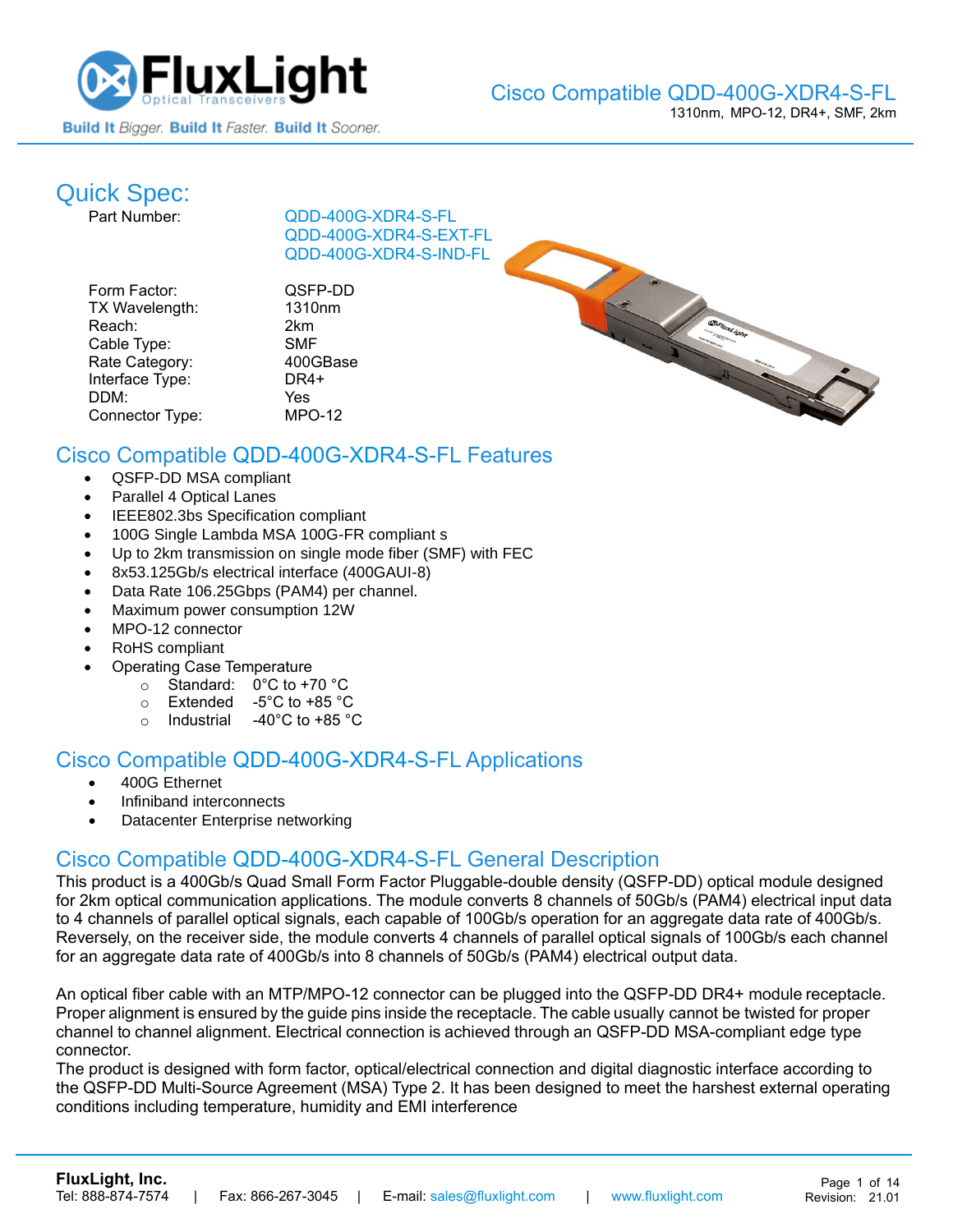

# Cisco Compatible [QDD-400G-XDR4-S-](https://www.fluxlight.com/QDD-400G-XDR4-S/)FL Functional Description

The module incorporates 4 parallel channels on 1310nm center wavelength, operating at 100G per channel. The transmitter path incorporates a quad channel EML driver together with 4 parallel EMLs. On the receiver path, a PD array is connected with a quad channel TIA to convert the parallel 400Gb/s optical input into 4 channels of parallel 100Gb/s (PAM4) electrical signals. A DSP basis gearbox is used to convert 8 channels of 25GBaud PAM4 signals into 4 channels of 50GBaud PAM4 signals and also an 8-channel retimer and FEC block are integrated in this DSP. The electrical interface is compliant with IEEE 802.3bs and QSFP-DD MSA in the transmitting and receiving directions, and the optical interface is compliant to QSFP-DD MSA with MPO-12 connector.

A single +3.3V power supply is required to power up this product. All the power supply pins are internally connected and should be applied concurrently. As per MSA specifications the module offers seven low speed hardware control pins (including the 2-wire serial interface): ModSelL, SCL, SDA, ResetL, InitMode, ModPrsL and IntL. Module Select (ModSelL) is an input pin. When held low by the host, this product responds to 2-wire serial communication commands. The ModSelL allows the use of this product on a single 2-wire interface bus – individual ModSelL lines must be used.

Serial Clock (SCL) and Serial Data (SDA) are required for the 2-wire serial bus communication interface and enable the host to access the memory map.

The ResetL pin enables a complete reset, returning the settings to their default state, when a low level on the ResetL pin is held for longer than the minimum pulse length. During the execution of a reset the host shall disregard all status bits until it indicates a completion of the reset interrupt. The product indicates this by posting an IntL (Interrupt) signal with the Data\_Not\_Ready bit negated in the memory map. Note that on power up (including hot insertion) the module should post this completion of reset interrupt without requiring a reset.

Initialize Mode (InitMode) is an input signal. It is pulled up to Vcc in the QSFP-DD module. The InitMode signal allows the host to define whether the QSFP-DD module will initialize under host software control (InitMode asserted High) or module hardware control (InitMode deasserted Low). Under host software control, the module shall remain in Low Power Mode until software enables the transition to High Power Mode, as defined in the QSFP-DD Management Interface Specification. Under hardware control (InitMode de-asserted Low), the module may immediately transition to High Power Mode after the management interface is initialized. The host shall not change the state of this signal while the module is present. In legacy QSFP applications, this signal is named LPMode. See SFF-8679 for LPMode signal description.

Module Present (ModPrsL) is a signal local to the host board which, in the absence of a product, is normally pulled up to the host Vcc. When the product is inserted into the connector, it completes the path to ground through a resistor on the host board and asserts the signal. ModPrsL then indicates its present by setting ModPrsL to a "Low" state.

Interrupt (IntL) is an output pin. "Low" indicates a possible operational fault or a status critical to the host system. The host identifies the source of the interrupt using the 2-wire serial interface. The IntL pin is an open collector output and must be pulled to the Host Vcc voltage on the Host board.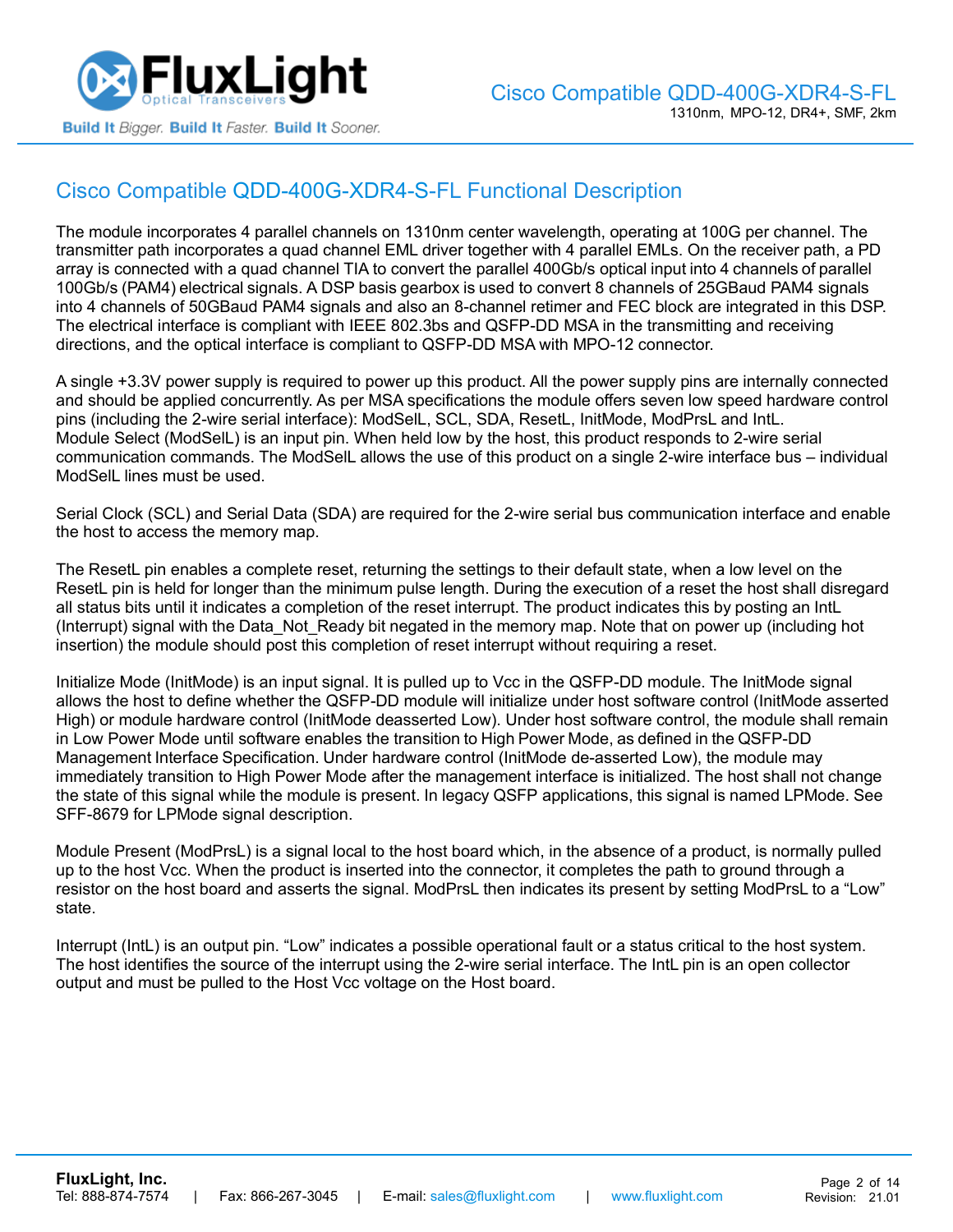

#### **Transceiver Block Diagram**



**Figure 1. Transceiver Block Diagram**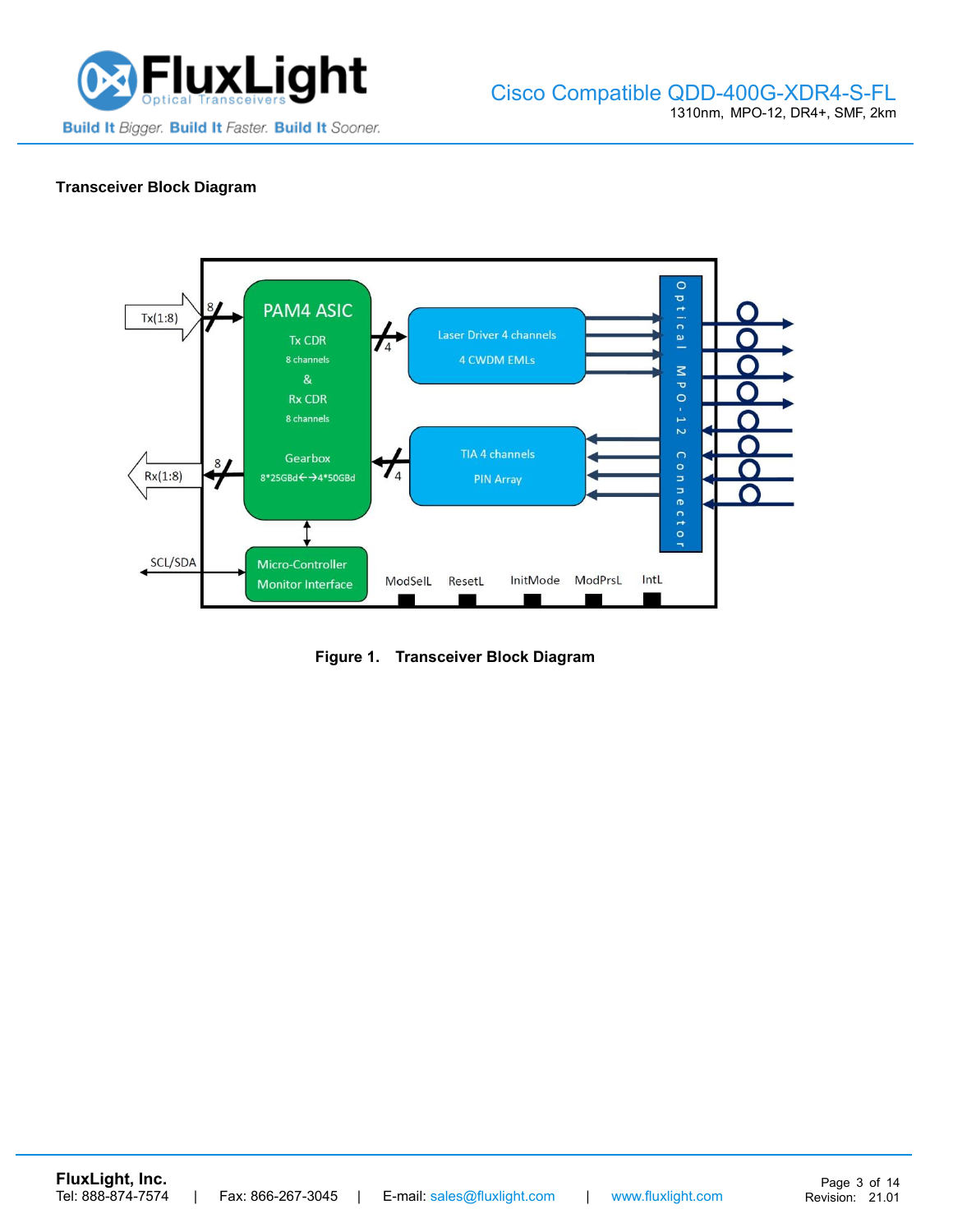

# Pin Assignment and Description

The electrical pinout of the QSFP-DD module is shown in Figure 2 below.



**Figure 2. MSA Compliant Connector**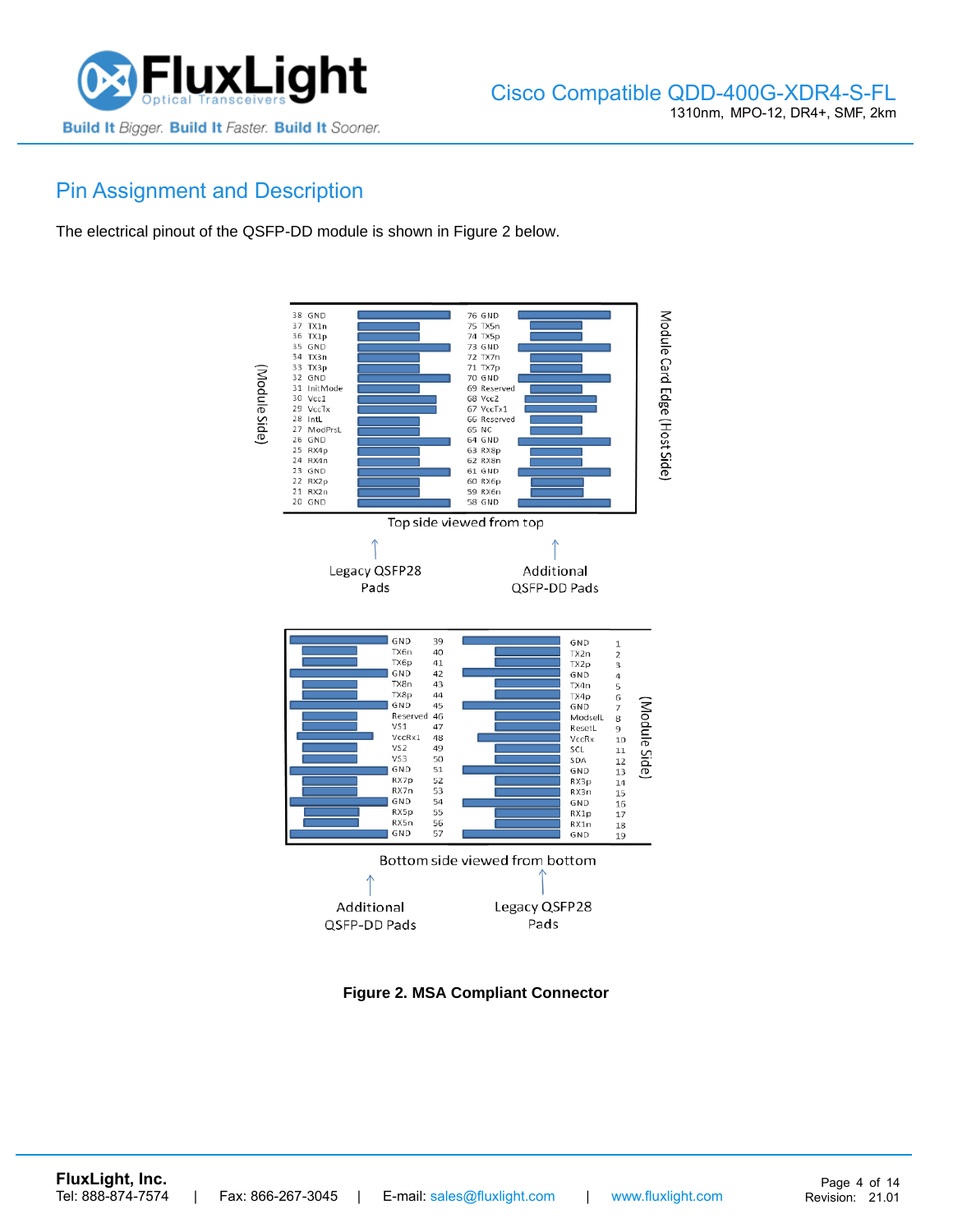

# Pin Definition

| Pin            | <b>Logic</b>   | <b>Symbol</b>    | <b>Description</b>                                                                        | <b>Plug Sequence</b> |
|----------------|----------------|------------------|-------------------------------------------------------------------------------------------|----------------------|
| 1              |                | <b>GND</b>       | Ground                                                                                    | 1B                   |
| $\overline{2}$ | CML-I          | Tx2n             | <b>Transmitter Inverted Data Input</b>                                                    | 3B                   |
| 3              | CML-I          | Tx <sub>2p</sub> | Transmitter Non-Inverted Data Input                                                       | 3B                   |
| 4              |                | <b>GND</b>       | Ground                                                                                    | 1B                   |
| 5              | CML-I          | Tx4n             | <b>Transmitter Inverted Data Input</b>                                                    | 3B                   |
| 6              | CML-I          | Tx4p             | Transmitter Non-Inverted Data Input                                                       | 3B                   |
| $\overline{7}$ |                | <b>GND</b>       | Ground                                                                                    | 1B                   |
| 8              | LVTTL-I        | ModSelL          | <b>Module Select</b>                                                                      | 3B                   |
| 9              | LVTTL-I        | ResetL           | <b>Module Reset</b>                                                                       | 3B                   |
| 10             |                | VccRx            | +3.3V Power Supply Receiver                                                               | 2B                   |
| 11             | LVCMOS-<br>I/O | <b>SCL</b>       | 2-wire serial interface clock                                                             | 3B                   |
| 12             | LVCMOS-<br>I/O | <b>SDA</b>       | 2-wire serial interface data                                                              | 3B                   |
| 13             |                | <b>GND</b>       | Ground                                                                                    | 1B                   |
| 14             | CML-O          | Rx3p             | Receiver Non-Inverted Data Output                                                         | 3B                   |
| 15             | CML-O          | Rx3n             | Receiver Inverted Data Output                                                             | 3B                   |
| 16             | <b>GND</b>     | Ground           | 1B                                                                                        |                      |
| 17             | CML-O          | Rx1p             | Receiver Non-Inverted Data Output                                                         | 3B                   |
| 18             | CML-O          | Rx1n             | Receiver Inverted Data Output                                                             | 3B                   |
| 19             |                | <b>GND</b>       | Ground                                                                                    | 1B                   |
| 20             |                | <b>GND</b>       | Ground                                                                                    | 1B                   |
| 21             | CML-O          | Rx2n             | Receiver Inverted Data Output                                                             | 3B                   |
| 22             | CML-O          | Rx2p             | Receiver Non-Inverted Data Output                                                         | 3B                   |
| 23             |                | <b>GND</b>       | Ground                                                                                    | 1B                   |
| 24             | CML-O          | Rx4n             | Receiver Inverted Data Output                                                             | 3B                   |
| 25             | CML-O          | Rx4p             | Receiver Non-Inverted Data Output                                                         | 3B                   |
| 26             |                | <b>GND</b>       | Ground                                                                                    | 1B                   |
| 27             | LVTTL-O        | ModPrsL          | <b>Module Present</b>                                                                     | 3B                   |
| 28             | LVTTL-O        | IntL             | Interrupt                                                                                 | 3B                   |
| 29             |                | VccTx            | +3.3V Power supply transmitter                                                            | 2B                   |
| 30             |                | Vcc1             | +3.3V Power supply                                                                        | 2B                   |
| 31             | LVTTL-I        | InitMode         | Initialization mode; In legacy QSFP<br>applications, the InitMode pad is<br>called LPMODE | 3B                   |
| 32             |                | <b>GND</b>       | Ground                                                                                    | 1B                   |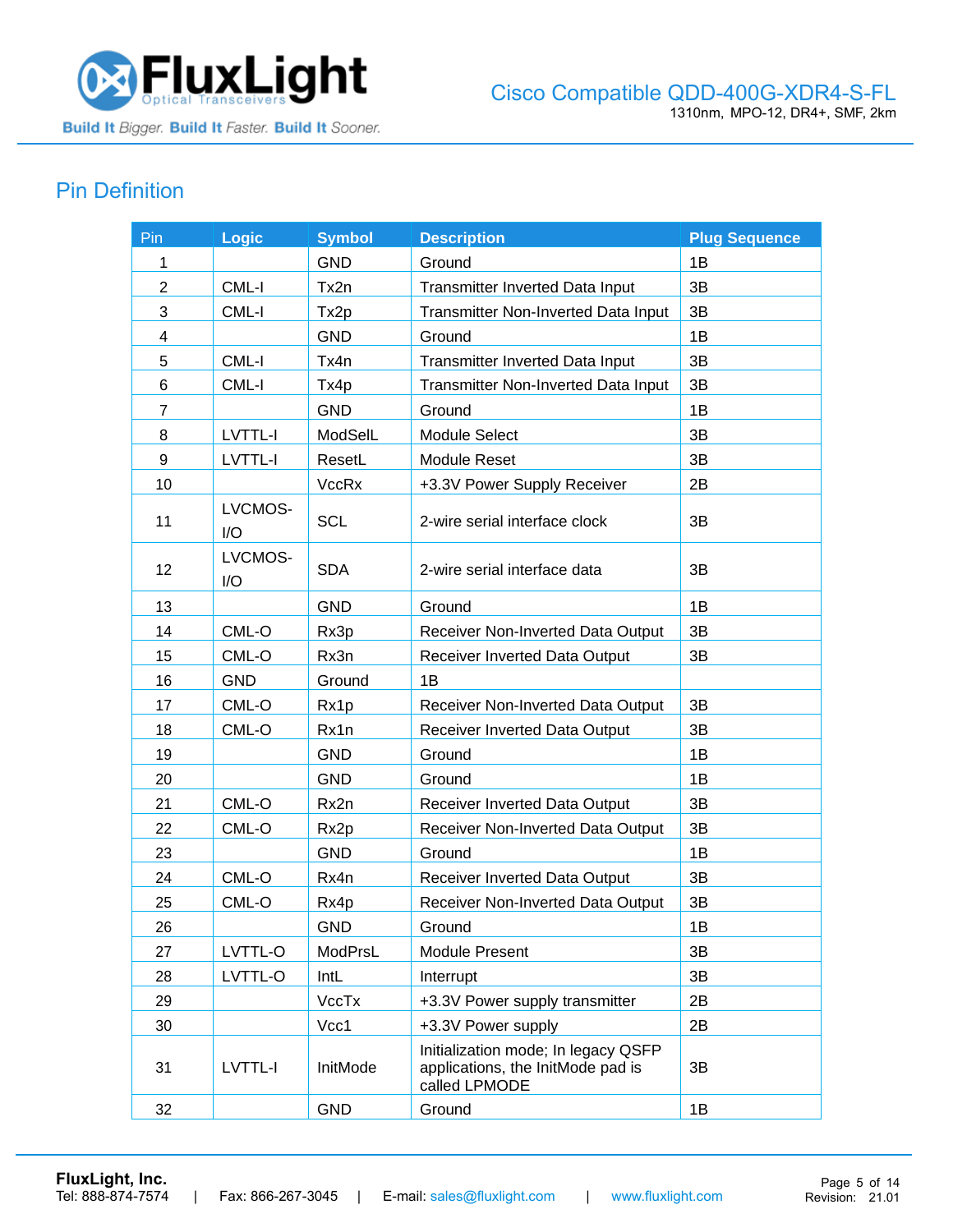

| 33<br>CML-I<br>Transmitter Non-Inverted Data Input<br>3B<br>Tx3p<br>3B<br>34<br>CML-I<br>Tx3n<br>Transmitter Inverted Data Input<br>35<br><b>GND</b><br>1B<br>Ground<br>3B<br>36<br>CML-I<br><b>Transmitter Non-Inverted Data Input</b><br>Tx1p<br>3B<br>37<br>CML-I<br>Tx1n<br>Transmitter Inverted Data Input<br>38<br>1B<br><b>GND</b><br>Ground<br>39<br><b>GND</b><br>1A<br>Ground<br>40<br>CML-I<br>3A<br>Tx6n<br>Transmitter Inverted Data Input<br>CML-I<br>3A<br>41<br>Tx <sub>6</sub> p<br>Transmitter Non-Inverted Data Input<br>42<br>1A<br><b>GND</b><br>Ground<br>3A<br>43<br>CML-I<br>Tx8n<br><b>Transmitter Inverted Data Input</b><br>44<br>CML-I<br>3A<br>Tx8p<br>Transmitter Non-Inverted Data Input<br>45<br><b>GND</b><br>1A<br>Ground<br>46<br>3A<br>Reserved<br>For future use<br>VS <sub>1</sub><br>3A<br>47<br>Module Vendor Specific 1<br>48<br>VccRx1<br>2A<br>3.3V Power Supply<br>49<br>VS <sub>2</sub><br>Module Vendor Specific 2<br>3A<br>3A<br>50<br>VS <sub>3</sub><br>Module Vendor Specific 3<br>51<br><b>GND</b><br>1A<br>Ground<br>52<br>CML-O<br>Receiver Non-Inverted Data Output<br>3A<br>Rx7p<br>3A<br>53<br>CML-O<br>Rx7n<br>Receiver Inverted Data Output<br>54<br><b>GND</b><br>1A<br>Ground<br>55<br>CML-O<br>Receiver Non-Inverted Data Output<br>3A<br>Rx5p<br>3A<br>56<br>CML-O<br>Rx5n<br>Receiver Inverted Data Output<br>57<br><b>GND</b><br>1A<br>Ground<br><b>GND</b><br>1A<br>58<br>Ground<br>59<br>CML-O<br>Rx6n<br>3A<br><b>Receiver Inverted Data Output</b><br>60<br>CML-O<br>3A<br>Rx <sub>6</sub> p<br>Receiver Non-Inverted Data Output<br><b>GND</b><br>1A<br>61<br>Ground<br>3A<br>62<br>CML-O<br>Rx8n<br>Receiver Inverted Data Output<br>63<br>CML-O<br>Receiver Non-Inverted Data Output<br>3A<br>Rx8p<br><b>GND</b><br>Ground<br>1A<br>64<br><b>NC</b><br>65<br>No Connect<br>3A<br>Reserved<br>For future use<br>3A<br>66<br>67<br>VccTx1<br>2A<br>3.3V Power Supply<br>Vcc2<br>2A<br>68<br>3.3V Power Supply<br>69<br>Reserved<br>For Future Use<br>3A<br><b>GND</b><br>1A<br>70<br>Ground<br>CML-I<br>71<br>Tx7p<br>Transmitter Non-Inverted Data Input<br>3A |  |  |  |
|--------------------------------------------------------------------------------------------------------------------------------------------------------------------------------------------------------------------------------------------------------------------------------------------------------------------------------------------------------------------------------------------------------------------------------------------------------------------------------------------------------------------------------------------------------------------------------------------------------------------------------------------------------------------------------------------------------------------------------------------------------------------------------------------------------------------------------------------------------------------------------------------------------------------------------------------------------------------------------------------------------------------------------------------------------------------------------------------------------------------------------------------------------------------------------------------------------------------------------------------------------------------------------------------------------------------------------------------------------------------------------------------------------------------------------------------------------------------------------------------------------------------------------------------------------------------------------------------------------------------------------------------------------------------------------------------------------------------------------------------------------------------------------------------------------------------------------------------------------------------------------------------------------------------------------------------------------------------------------------------------------------------------------------------------------------------------------------------------------------------------------------|--|--|--|
|                                                                                                                                                                                                                                                                                                                                                                                                                                                                                                                                                                                                                                                                                                                                                                                                                                                                                                                                                                                                                                                                                                                                                                                                                                                                                                                                                                                                                                                                                                                                                                                                                                                                                                                                                                                                                                                                                                                                                                                                                                                                                                                                      |  |  |  |
|                                                                                                                                                                                                                                                                                                                                                                                                                                                                                                                                                                                                                                                                                                                                                                                                                                                                                                                                                                                                                                                                                                                                                                                                                                                                                                                                                                                                                                                                                                                                                                                                                                                                                                                                                                                                                                                                                                                                                                                                                                                                                                                                      |  |  |  |
|                                                                                                                                                                                                                                                                                                                                                                                                                                                                                                                                                                                                                                                                                                                                                                                                                                                                                                                                                                                                                                                                                                                                                                                                                                                                                                                                                                                                                                                                                                                                                                                                                                                                                                                                                                                                                                                                                                                                                                                                                                                                                                                                      |  |  |  |
|                                                                                                                                                                                                                                                                                                                                                                                                                                                                                                                                                                                                                                                                                                                                                                                                                                                                                                                                                                                                                                                                                                                                                                                                                                                                                                                                                                                                                                                                                                                                                                                                                                                                                                                                                                                                                                                                                                                                                                                                                                                                                                                                      |  |  |  |
|                                                                                                                                                                                                                                                                                                                                                                                                                                                                                                                                                                                                                                                                                                                                                                                                                                                                                                                                                                                                                                                                                                                                                                                                                                                                                                                                                                                                                                                                                                                                                                                                                                                                                                                                                                                                                                                                                                                                                                                                                                                                                                                                      |  |  |  |
|                                                                                                                                                                                                                                                                                                                                                                                                                                                                                                                                                                                                                                                                                                                                                                                                                                                                                                                                                                                                                                                                                                                                                                                                                                                                                                                                                                                                                                                                                                                                                                                                                                                                                                                                                                                                                                                                                                                                                                                                                                                                                                                                      |  |  |  |
|                                                                                                                                                                                                                                                                                                                                                                                                                                                                                                                                                                                                                                                                                                                                                                                                                                                                                                                                                                                                                                                                                                                                                                                                                                                                                                                                                                                                                                                                                                                                                                                                                                                                                                                                                                                                                                                                                                                                                                                                                                                                                                                                      |  |  |  |
|                                                                                                                                                                                                                                                                                                                                                                                                                                                                                                                                                                                                                                                                                                                                                                                                                                                                                                                                                                                                                                                                                                                                                                                                                                                                                                                                                                                                                                                                                                                                                                                                                                                                                                                                                                                                                                                                                                                                                                                                                                                                                                                                      |  |  |  |
|                                                                                                                                                                                                                                                                                                                                                                                                                                                                                                                                                                                                                                                                                                                                                                                                                                                                                                                                                                                                                                                                                                                                                                                                                                                                                                                                                                                                                                                                                                                                                                                                                                                                                                                                                                                                                                                                                                                                                                                                                                                                                                                                      |  |  |  |
|                                                                                                                                                                                                                                                                                                                                                                                                                                                                                                                                                                                                                                                                                                                                                                                                                                                                                                                                                                                                                                                                                                                                                                                                                                                                                                                                                                                                                                                                                                                                                                                                                                                                                                                                                                                                                                                                                                                                                                                                                                                                                                                                      |  |  |  |
|                                                                                                                                                                                                                                                                                                                                                                                                                                                                                                                                                                                                                                                                                                                                                                                                                                                                                                                                                                                                                                                                                                                                                                                                                                                                                                                                                                                                                                                                                                                                                                                                                                                                                                                                                                                                                                                                                                                                                                                                                                                                                                                                      |  |  |  |
|                                                                                                                                                                                                                                                                                                                                                                                                                                                                                                                                                                                                                                                                                                                                                                                                                                                                                                                                                                                                                                                                                                                                                                                                                                                                                                                                                                                                                                                                                                                                                                                                                                                                                                                                                                                                                                                                                                                                                                                                                                                                                                                                      |  |  |  |
|                                                                                                                                                                                                                                                                                                                                                                                                                                                                                                                                                                                                                                                                                                                                                                                                                                                                                                                                                                                                                                                                                                                                                                                                                                                                                                                                                                                                                                                                                                                                                                                                                                                                                                                                                                                                                                                                                                                                                                                                                                                                                                                                      |  |  |  |
|                                                                                                                                                                                                                                                                                                                                                                                                                                                                                                                                                                                                                                                                                                                                                                                                                                                                                                                                                                                                                                                                                                                                                                                                                                                                                                                                                                                                                                                                                                                                                                                                                                                                                                                                                                                                                                                                                                                                                                                                                                                                                                                                      |  |  |  |
|                                                                                                                                                                                                                                                                                                                                                                                                                                                                                                                                                                                                                                                                                                                                                                                                                                                                                                                                                                                                                                                                                                                                                                                                                                                                                                                                                                                                                                                                                                                                                                                                                                                                                                                                                                                                                                                                                                                                                                                                                                                                                                                                      |  |  |  |
|                                                                                                                                                                                                                                                                                                                                                                                                                                                                                                                                                                                                                                                                                                                                                                                                                                                                                                                                                                                                                                                                                                                                                                                                                                                                                                                                                                                                                                                                                                                                                                                                                                                                                                                                                                                                                                                                                                                                                                                                                                                                                                                                      |  |  |  |
|                                                                                                                                                                                                                                                                                                                                                                                                                                                                                                                                                                                                                                                                                                                                                                                                                                                                                                                                                                                                                                                                                                                                                                                                                                                                                                                                                                                                                                                                                                                                                                                                                                                                                                                                                                                                                                                                                                                                                                                                                                                                                                                                      |  |  |  |
|                                                                                                                                                                                                                                                                                                                                                                                                                                                                                                                                                                                                                                                                                                                                                                                                                                                                                                                                                                                                                                                                                                                                                                                                                                                                                                                                                                                                                                                                                                                                                                                                                                                                                                                                                                                                                                                                                                                                                                                                                                                                                                                                      |  |  |  |
|                                                                                                                                                                                                                                                                                                                                                                                                                                                                                                                                                                                                                                                                                                                                                                                                                                                                                                                                                                                                                                                                                                                                                                                                                                                                                                                                                                                                                                                                                                                                                                                                                                                                                                                                                                                                                                                                                                                                                                                                                                                                                                                                      |  |  |  |
|                                                                                                                                                                                                                                                                                                                                                                                                                                                                                                                                                                                                                                                                                                                                                                                                                                                                                                                                                                                                                                                                                                                                                                                                                                                                                                                                                                                                                                                                                                                                                                                                                                                                                                                                                                                                                                                                                                                                                                                                                                                                                                                                      |  |  |  |
|                                                                                                                                                                                                                                                                                                                                                                                                                                                                                                                                                                                                                                                                                                                                                                                                                                                                                                                                                                                                                                                                                                                                                                                                                                                                                                                                                                                                                                                                                                                                                                                                                                                                                                                                                                                                                                                                                                                                                                                                                                                                                                                                      |  |  |  |
|                                                                                                                                                                                                                                                                                                                                                                                                                                                                                                                                                                                                                                                                                                                                                                                                                                                                                                                                                                                                                                                                                                                                                                                                                                                                                                                                                                                                                                                                                                                                                                                                                                                                                                                                                                                                                                                                                                                                                                                                                                                                                                                                      |  |  |  |
|                                                                                                                                                                                                                                                                                                                                                                                                                                                                                                                                                                                                                                                                                                                                                                                                                                                                                                                                                                                                                                                                                                                                                                                                                                                                                                                                                                                                                                                                                                                                                                                                                                                                                                                                                                                                                                                                                                                                                                                                                                                                                                                                      |  |  |  |
|                                                                                                                                                                                                                                                                                                                                                                                                                                                                                                                                                                                                                                                                                                                                                                                                                                                                                                                                                                                                                                                                                                                                                                                                                                                                                                                                                                                                                                                                                                                                                                                                                                                                                                                                                                                                                                                                                                                                                                                                                                                                                                                                      |  |  |  |
|                                                                                                                                                                                                                                                                                                                                                                                                                                                                                                                                                                                                                                                                                                                                                                                                                                                                                                                                                                                                                                                                                                                                                                                                                                                                                                                                                                                                                                                                                                                                                                                                                                                                                                                                                                                                                                                                                                                                                                                                                                                                                                                                      |  |  |  |
|                                                                                                                                                                                                                                                                                                                                                                                                                                                                                                                                                                                                                                                                                                                                                                                                                                                                                                                                                                                                                                                                                                                                                                                                                                                                                                                                                                                                                                                                                                                                                                                                                                                                                                                                                                                                                                                                                                                                                                                                                                                                                                                                      |  |  |  |
|                                                                                                                                                                                                                                                                                                                                                                                                                                                                                                                                                                                                                                                                                                                                                                                                                                                                                                                                                                                                                                                                                                                                                                                                                                                                                                                                                                                                                                                                                                                                                                                                                                                                                                                                                                                                                                                                                                                                                                                                                                                                                                                                      |  |  |  |
|                                                                                                                                                                                                                                                                                                                                                                                                                                                                                                                                                                                                                                                                                                                                                                                                                                                                                                                                                                                                                                                                                                                                                                                                                                                                                                                                                                                                                                                                                                                                                                                                                                                                                                                                                                                                                                                                                                                                                                                                                                                                                                                                      |  |  |  |
|                                                                                                                                                                                                                                                                                                                                                                                                                                                                                                                                                                                                                                                                                                                                                                                                                                                                                                                                                                                                                                                                                                                                                                                                                                                                                                                                                                                                                                                                                                                                                                                                                                                                                                                                                                                                                                                                                                                                                                                                                                                                                                                                      |  |  |  |
|                                                                                                                                                                                                                                                                                                                                                                                                                                                                                                                                                                                                                                                                                                                                                                                                                                                                                                                                                                                                                                                                                                                                                                                                                                                                                                                                                                                                                                                                                                                                                                                                                                                                                                                                                                                                                                                                                                                                                                                                                                                                                                                                      |  |  |  |
|                                                                                                                                                                                                                                                                                                                                                                                                                                                                                                                                                                                                                                                                                                                                                                                                                                                                                                                                                                                                                                                                                                                                                                                                                                                                                                                                                                                                                                                                                                                                                                                                                                                                                                                                                                                                                                                                                                                                                                                                                                                                                                                                      |  |  |  |
|                                                                                                                                                                                                                                                                                                                                                                                                                                                                                                                                                                                                                                                                                                                                                                                                                                                                                                                                                                                                                                                                                                                                                                                                                                                                                                                                                                                                                                                                                                                                                                                                                                                                                                                                                                                                                                                                                                                                                                                                                                                                                                                                      |  |  |  |
|                                                                                                                                                                                                                                                                                                                                                                                                                                                                                                                                                                                                                                                                                                                                                                                                                                                                                                                                                                                                                                                                                                                                                                                                                                                                                                                                                                                                                                                                                                                                                                                                                                                                                                                                                                                                                                                                                                                                                                                                                                                                                                                                      |  |  |  |
|                                                                                                                                                                                                                                                                                                                                                                                                                                                                                                                                                                                                                                                                                                                                                                                                                                                                                                                                                                                                                                                                                                                                                                                                                                                                                                                                                                                                                                                                                                                                                                                                                                                                                                                                                                                                                                                                                                                                                                                                                                                                                                                                      |  |  |  |
|                                                                                                                                                                                                                                                                                                                                                                                                                                                                                                                                                                                                                                                                                                                                                                                                                                                                                                                                                                                                                                                                                                                                                                                                                                                                                                                                                                                                                                                                                                                                                                                                                                                                                                                                                                                                                                                                                                                                                                                                                                                                                                                                      |  |  |  |
|                                                                                                                                                                                                                                                                                                                                                                                                                                                                                                                                                                                                                                                                                                                                                                                                                                                                                                                                                                                                                                                                                                                                                                                                                                                                                                                                                                                                                                                                                                                                                                                                                                                                                                                                                                                                                                                                                                                                                                                                                                                                                                                                      |  |  |  |
|                                                                                                                                                                                                                                                                                                                                                                                                                                                                                                                                                                                                                                                                                                                                                                                                                                                                                                                                                                                                                                                                                                                                                                                                                                                                                                                                                                                                                                                                                                                                                                                                                                                                                                                                                                                                                                                                                                                                                                                                                                                                                                                                      |  |  |  |
|                                                                                                                                                                                                                                                                                                                                                                                                                                                                                                                                                                                                                                                                                                                                                                                                                                                                                                                                                                                                                                                                                                                                                                                                                                                                                                                                                                                                                                                                                                                                                                                                                                                                                                                                                                                                                                                                                                                                                                                                                                                                                                                                      |  |  |  |
|                                                                                                                                                                                                                                                                                                                                                                                                                                                                                                                                                                                                                                                                                                                                                                                                                                                                                                                                                                                                                                                                                                                                                                                                                                                                                                                                                                                                                                                                                                                                                                                                                                                                                                                                                                                                                                                                                                                                                                                                                                                                                                                                      |  |  |  |

**[FluxLight, Inc.](https://www.fluxlight.com/)**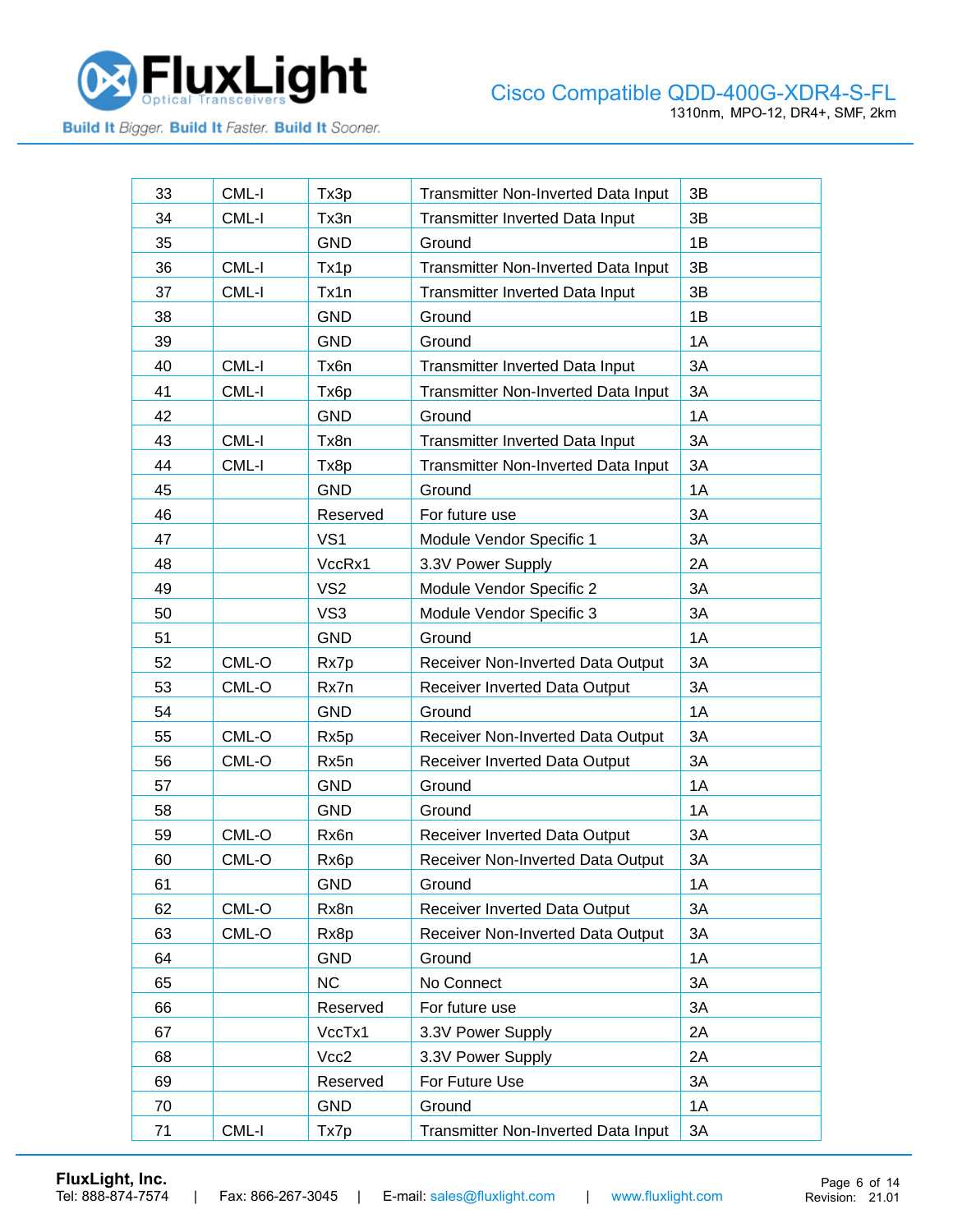

| 72 | CML-I | Tx7n | <b>Transmitter Inverted Data Input</b>     | 3A |
|----|-------|------|--------------------------------------------|----|
| 73 |       | GND  | Ground                                     | 1A |
| 74 | CML-I | Tx5p | <b>Transmitter Non-Inverted Data Input</b> | 3A |
| 75 | CML-I | Tx5n | <b>Transmitter Inverted Data Input</b>     | 3A |
| 76 |       | GND  | Ground                                     | 1A |

Recommended Power Supply Filter

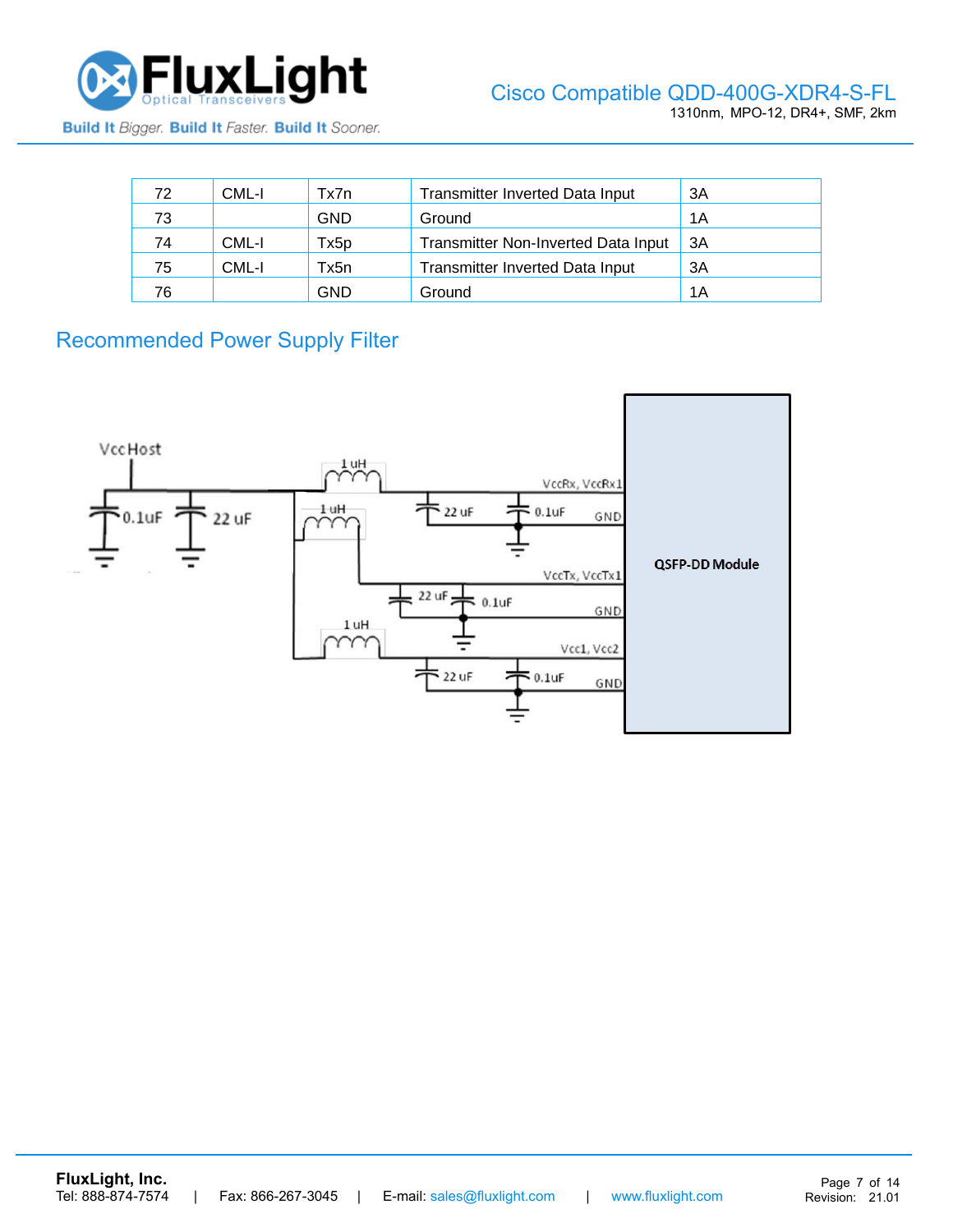

# Absolute Maximum Ratings

It has to be noted that the operation in excess of any individual absolute maximum ratings might cause permanent damage to this module.

| <b>Parameter</b>                               | <b>Symbol</b>              | <b>Min</b> | <b>Max</b> | <b>Units</b> | <b>Notes</b> |
|------------------------------------------------|----------------------------|------------|------------|--------------|--------------|
| Storage Temperature                            | $\mathsf{T}_\mathsf{S}$    | -40        | 85         | degC         |              |
| <b>Operating Case Temperature - Commercial</b> | $\mathsf{T}_{\mathsf{OP}}$ |            | 70         | degC         |              |
| Operating Case Temperature - Industrial        | $\mathsf{T}_{\mathsf{OP}}$ | -40        | 8          | degC         |              |
| Power Supply Voltage                           | $V_{\rm CC}$               | $-0.5$     | 3.6        |              |              |
| Relative Humidity (non-condensation)           | RH                         |            | 85         | %            |              |

# Recommended Operating Conditions and Power Supply Requirements

| <b>Parameter</b>               | <b>Symbol</b> | <b>Min</b>  | <b>Typical</b> | <b>Max</b> | <b>Units</b> | <b>Notes</b>   |
|--------------------------------|---------------|-------------|----------------|------------|--------------|----------------|
| <b>Operating Case</b>          | <b>TOP</b>    | $\mathbf 0$ |                | 70         | degC         |                |
| Temperature                    |               |             |                |            |              |                |
| <b>Power Supply Voltage</b>    | <b>VCC</b>    | 3.135       | 3.3            | 3.465      | $\vee$       |                |
| Data Rate, each Lane           |               |             | 26.562         |            | GBd          | PAM4           |
|                                |               |             | 5              |            |              |                |
| Data Rate Accuracy             |               | $-100$      |                | 100        | ppm          |                |
| <b>Pre-FEC Bit Error Ratio</b> |               |             |                | $2.4x10 -$ |              |                |
|                                |               |             |                | 4          |              |                |
| Post-FEC Bit Error Ratio       |               |             |                | $1x10-12$  |              | 1              |
| <b>Link Distance</b>           | D             | 0.          |                | 500        | m            | $\overline{2}$ |
|                                |               | 5           |                |            |              |                |

Notes:

1. FEC provided by host system.

2. FEC required on host system to support maximum distance.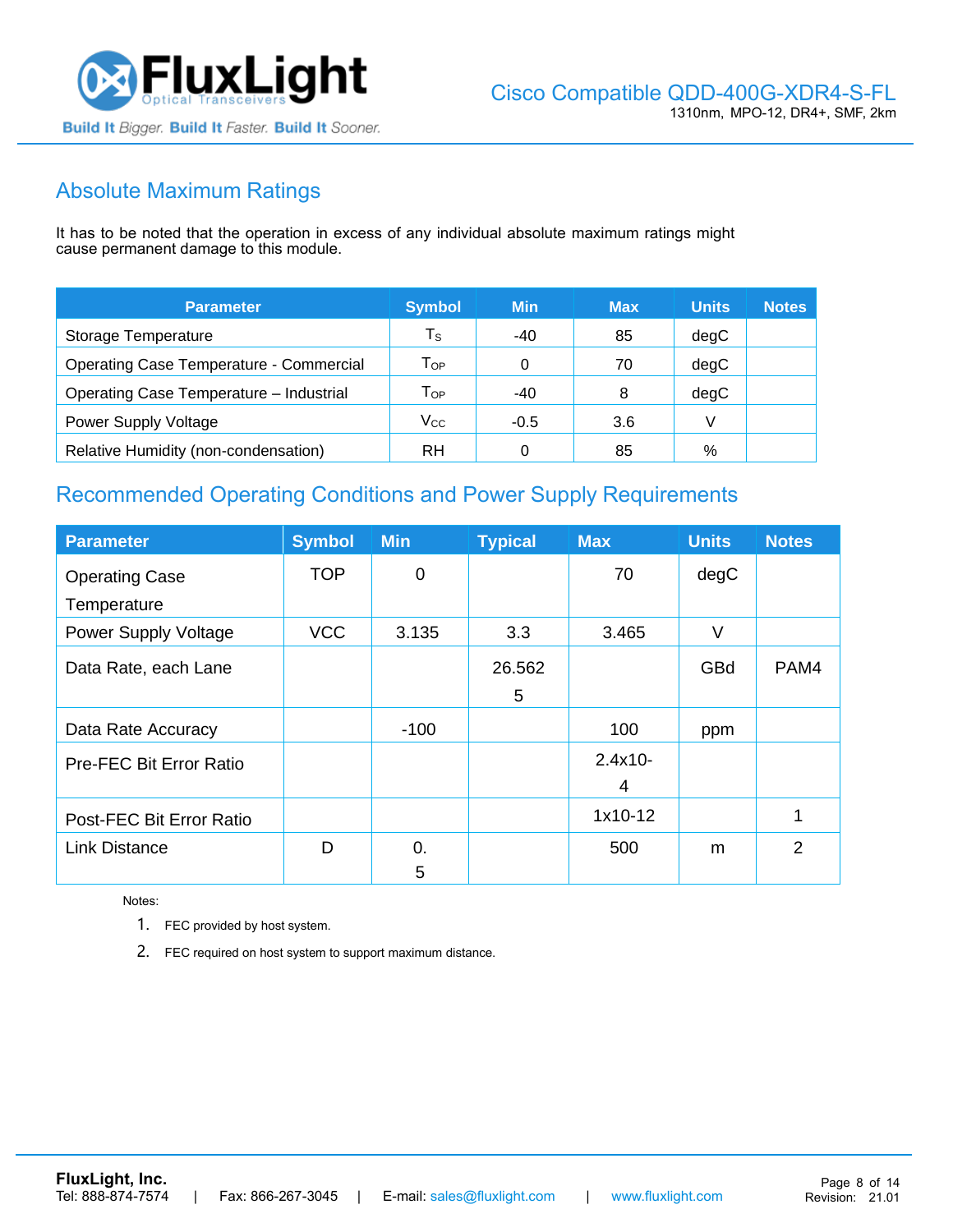

### Electrical Characteristics

The following electrical characteristics are defined over the Recommended Operating Environment unless otherwise specified.

| <b>Parameter</b>                                                       | <b>Test</b><br><b>Point</b> | <b>Min</b>              | <b>Typical</b>                        | <b>Max</b>                       | <b>Units</b> |               | <b>Parameter</b>      |
|------------------------------------------------------------------------|-----------------------------|-------------------------|---------------------------------------|----------------------------------|--------------|---------------|-----------------------|
| <b>Power Consumption</b>                                               |                             |                         |                                       | 12                               | W            |               | Power<br>Consumption  |
| <b>Supply Current</b>                                                  | Icc                         |                         |                                       | 3.64                             | A            |               | <b>Supply Current</b> |
|                                                                        |                             | Transmitter (each Lane) |                                       |                                  |              |               |                       |
| Signaling Rate, each Lane                                              | TP1                         |                         | 26.5625 ± 100 ppm                     |                                  | GBd          |               |                       |
| Differential pk-pk Input<br>Voltage Tolerance                          | TP <sub>1a</sub>            | 900                     |                                       |                                  | mVpp         |               |                       |
| <b>Differential Termination</b><br>Mismatch                            | TP <sub>1</sub>             |                         |                                       | 10                               | $\%$         |               |                       |
| <b>Differential Input Return</b><br>Loss                               | TP <sub>1</sub>             |                         | IEEE 802.3-2015 Equation              |                                  | dB           |               |                       |
| Differential to Common                                                 | TP1                         |                         | $(83E-5)$<br>IEEE 802.3-2015 Equation |                                  | dB           |               |                       |
| Mode Input Return Loss                                                 |                             |                         | $(83E-6)$                             |                                  |              |               |                       |
| Module Stressed Input Test                                             | TP <sub>1a</sub>            |                         | See IEEE 802.3bs 120E.3.4.1           |                                  |              |               | $\overline{2}$        |
| Single-ended Voltage<br>Tolerance Range (Min)                          | TP <sub>1a</sub>            |                         | $-0.4$ to $3.3$                       |                                  | V            |               |                       |
| DC Common Mode Input<br>Voltage                                        | TP <sub>1</sub>             | $-350$                  |                                       | 2850                             | mV           |               | $\mathfrak{3}$        |
| <b>Receiver (each Lane)</b>                                            |                             |                         |                                       |                                  |              |               |                       |
| Signaling Rate, each lane                                              | TP4                         |                         | $26.5625 \pm 100$ ppm                 |                                  | GBd          |               |                       |
| Differential Peak-to-Peak<br>Output<br>Voltage                         | TP4                         |                         |                                       | 900                              | mVpp         |               |                       |
| <b>AC Common Mode Output</b><br>Voltage, RMS                           | TP4                         |                         |                                       | 17.5                             | mV           |               |                       |
| <b>Differential Termination</b><br>Mismatch                            | TP4                         |                         |                                       |                                  | 10           | $\%$          |                       |
| <b>Differential Output Return</b><br>Loss                              | TP4                         |                         |                                       | IEEE 802.3-2015 Equation (83E-2) |              |               |                       |
| <b>Common to Differential</b><br><b>Mode Conversion Return</b><br>Loss | TP4                         |                         |                                       | IEEE 802.3-2015 Equation (83E-3) |              |               |                       |
| Transition Time, 20% to<br>80%                                         | TP4                         | 9.5                     |                                       |                                  |              | ps            |                       |
| Near-end Eye Symmetry<br>Mask Width (ESMW)                             | TP4                         |                         |                                       | 0.265                            |              | UI            |                       |
| Near-end Eye Height,<br>Differential                                   | TP4                         | 70                      |                                       |                                  |              | mV            |                       |
| Far-end Eye Symmetry<br>Mask Width (ESMW)                              | TP4                         |                         |                                       | 0.2                              |              | UI            |                       |
| Far-end Eye Height,<br><b>Differential</b>                             | TP4                         | 30                      |                                       |                                  |              | mV            |                       |
| Far-end Pre-cursor ISI<br>Ratio                                        | TP4                         | $-4.5$                  |                                       |                                  | 2.5          | $\frac{0}{6}$ |                       |

**[FluxLight, Inc.](https://www.fluxlight.com/)**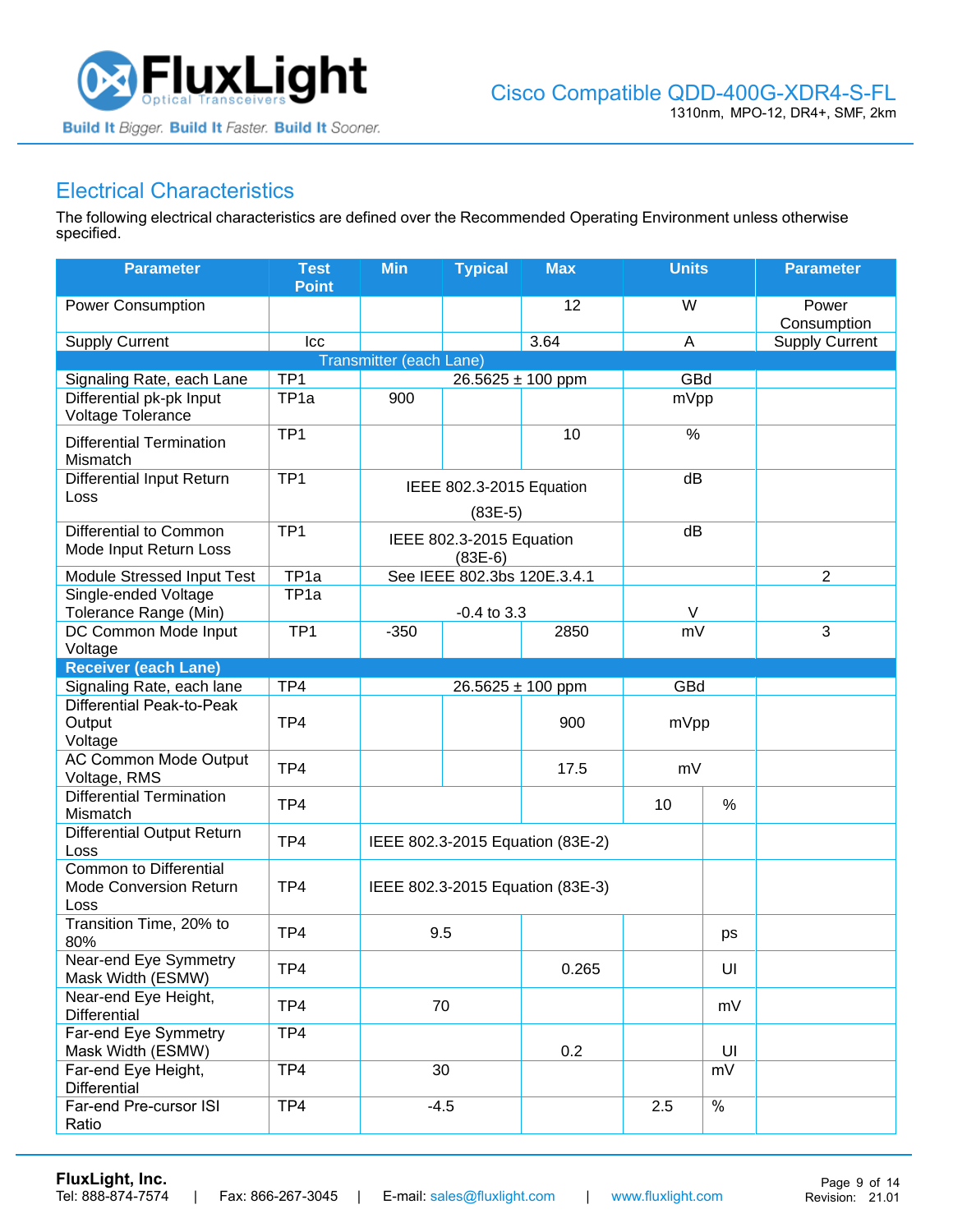

### Cisco [Compatible QDD-400G-XDR4-S-FL](https://www.fluxlight.com/transceivers/?sort=bestselling&cat=1071&rate_category=100GBase&interface_type=CWDM4)

1310nm, MPO-12, DR4+, SMF, 2km

Build It Bigger. Build It Faster. Build It Sooner.

| ∴ommon<br><b>Output</b><br>Mode.          |         |           |                    |    |  |
|-------------------------------------------|---------|-----------|--------------------|----|--|
| 'n no<br>$\mathbf{v}$<br>7 T T<br>$\cdot$ | --<br>◡ | ᇬ-<br>ววเ | <b>OOEO</b><br>∠∪∪ | m۷ |  |

Notes:

- 1. With the exception to IEEE 802.3bs 120E.3.1.2 that the pattern is PRBS31Qor scrambled idle.
- 2. Meets BER specified in IEEE 802.3bs 120E.1.1.
- 3. DC common mode voltage generated by the host. Specification includes effectsof ground offset voltage.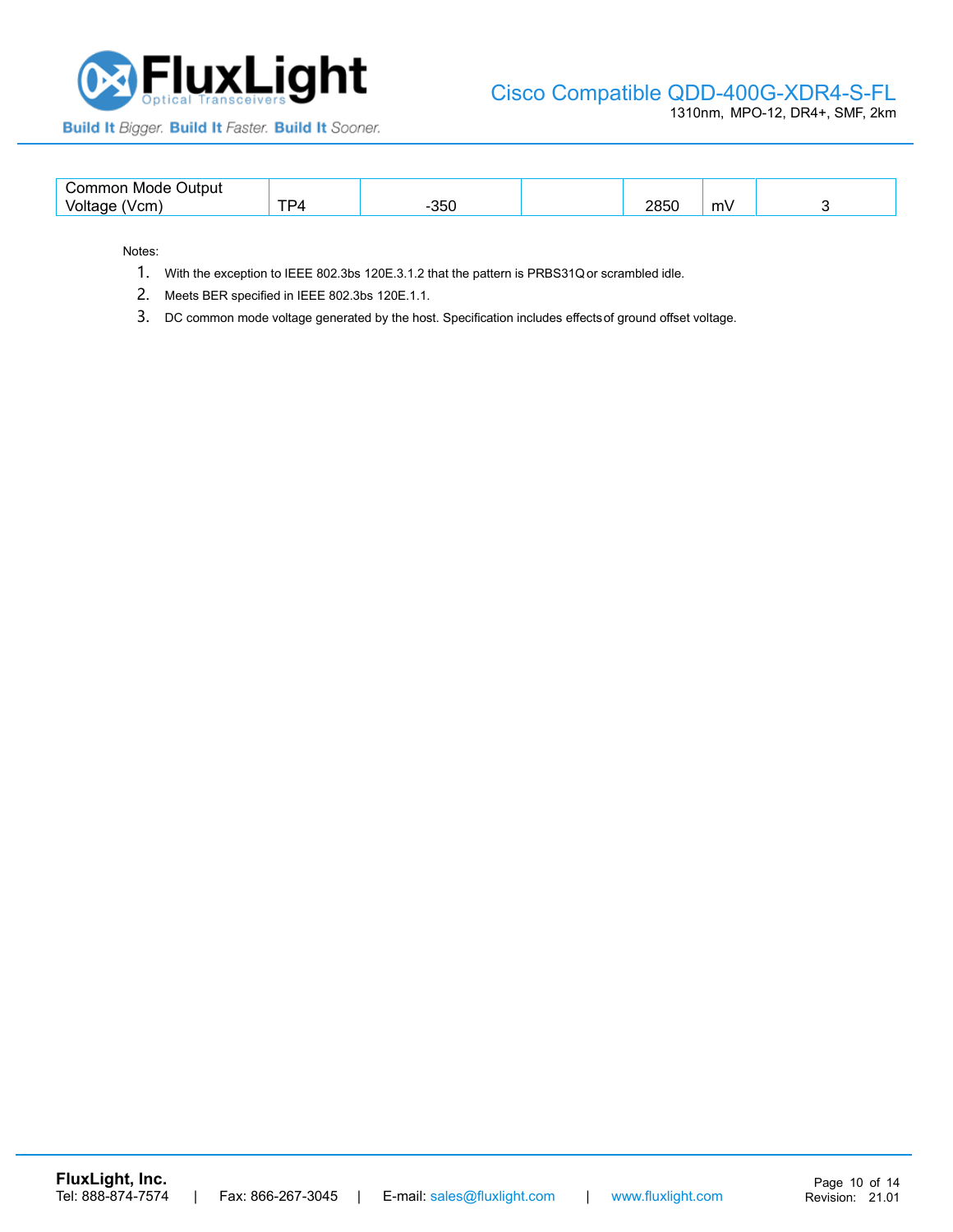

# Optical Characteristics

| <b>Parameter</b>                                                                | <b>Symbol</b> | <b>Min</b> | <b>Typical</b>       | <b>Max</b> | <b>Units</b> | <b>Notes</b>   |
|---------------------------------------------------------------------------------|---------------|------------|----------------------|------------|--------------|----------------|
| Center Wavelength                                                               | λc            | 1304.5     | 1310                 | 1317.5     | nm           |                |
| <b>Transmitter</b>                                                              |               |            |                      |            |              |                |
| Data Rate, each Lane                                                            |               |            | $53.125 \pm 100$ ppm |            | GBd          |                |
| <b>Modulation Format</b>                                                        |               | PAM4       |                      |            |              |                |
| Side-mode Suppression Ratio                                                     | <b>SMSR</b>   | 30         |                      |            | dB           | Modulated      |
| Average Launch Power, each Lane                                                 | <b>PAVG</b>   | $-2.4$     |                      | 4          | dBm          |                |
| <b>Outer Optical Modulation Amplitude</b><br>(OMA <sub>outer</sub> ), each Lane | <b>POMA</b>   | $-0.2$     |                      | 4.2        | dBm          | $\overline{2}$ |
| Launch Power in OMAouter minus TDECQ,<br>each Lane                              |               | $-1.6$     |                      |            | dB           | $ER \geq 4.5$  |
|                                                                                 |               | $-1.5$     |                      |            | dB           | ER≥4.5         |
| Transmitter and Dispersion Eye Closure for<br>PAM4, each Lane                   | <b>TDECQ</b>  |            |                      | 3.4        | dB           |                |
| <b>Extinction Ratio</b>                                                         | ER            | 3.5        |                      |            | dB           |                |
| <b>RIN17.10MA</b>                                                               | <b>RIN</b>    |            |                      | $-136$     | dB/Hz        |                |
| <b>Optical Return Loss Tolerance</b>                                            | <b>TOL</b>    |            |                      | $-17.1$    | dB           |                |
| <b>Transmitter Reflectance</b>                                                  | <b>TR</b>     |            |                      | $-26$      | dB           |                |
| Average Launch Power of OFF Transmitter,<br>each Lane                           | Poff          |            |                      | $-15$      | dBm          |                |
| <b>Receiver</b>                                                                 |               |            |                      |            |              |                |
| Data Rate, each Lane                                                            |               |            | $53.125 \pm 100$ ppm |            | GBd          |                |
| <b>Modulation Format</b>                                                        |               | PAM4       |                      |            |              |                |
| Damage Threshold, each<br>Lane                                                  | <b>THd</b>    | 5.5        |                      |            | dBm          | 3              |
| Average Receive Power, each<br>Lane                                             |               | $-6.4$     |                      | 4.5        | dBm          | 4              |
| Receive Power (OMAouter), each Lane                                             |               |            |                      | 4.7        | dBm          |                |
| <b>Receiver Sensitivity</b><br>(OMAouter), each Lane                            | <b>SEN</b>    |            |                      | $-4.5$     | dBm          | 5              |
| <b>Stressed Receiver Sensitivity</b><br>(OMA <sub>outer</sub> ), each Lane      | <b>SRS</b>    |            |                      | $-2.5$     | dBm          | 6              |
| Receiver Reflectance                                                            | <b>RR</b>     |            |                      | $-26$      | dB           |                |
| <b>LOS Assert</b>                                                               | <b>LOSA</b>   | $-30$      |                      |            | dBm          |                |
| LOS De-assert                                                                   | <b>LOSD</b>   |            |                      | $-12$      | dBm          |                |
| <b>LOS Hysteresis</b>                                                           | LOSH          | 0.5        |                      |            | dB           |                |
| <b>Stressed Conditions for Stress Receiver</b><br>Sensitivity (Note 7)          |               |            |                      |            |              |                |
| Stressed Eye Closure for PAM4 (SECQ),<br>Lane under Test                        |               |            | 3.4                  |            | dB           |                |

**[FluxLight, Inc.](https://www.fluxlight.com/)**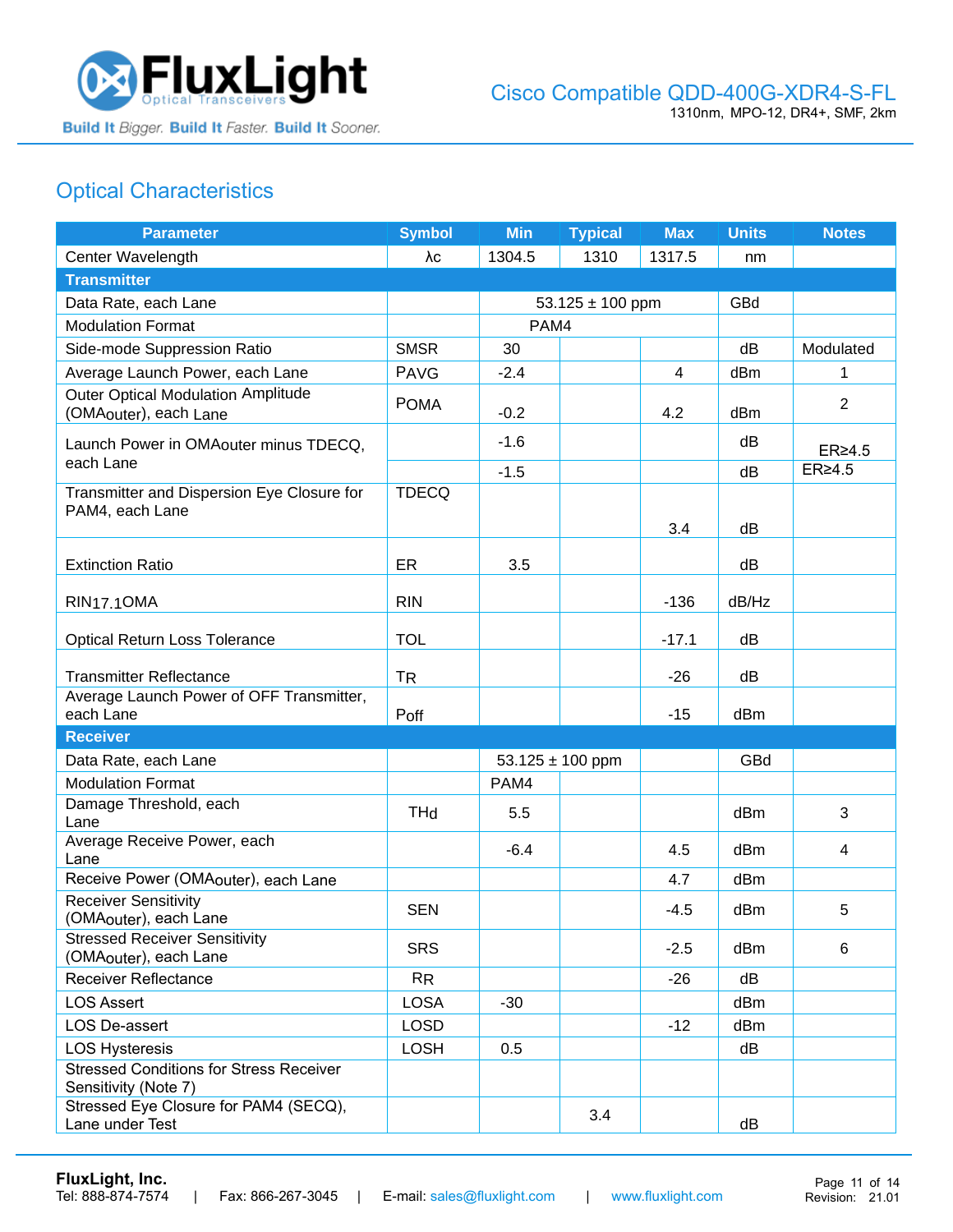

#### Cisco [Compatible QDD-400G-XDR4-S-FL](https://www.fluxlight.com/transceivers/?sort=bestselling&cat=1071&rate_category=100GBase&interface_type=CWDM4)

1310nm, MPO-12, DR4+, SMF, 2km

| <b>Build It Bigger. Build It Faster. Build It Sooner.</b> |  |  |  |  |  |
|-----------------------------------------------------------|--|--|--|--|--|
|-----------------------------------------------------------|--|--|--|--|--|

| <b>ገ</b> M-<br>Lane<br>----- | $\cdot$ $\sim$ | ווטט |  |
|------------------------------|----------------|------|--|
|                              |                |      |  |

Notes:

- 1. Average launch power, each lane (min) is informative and not the principal indicator of signal strength. A transmitter with launch power below this value cannot be compliant; however, a value above this does not ensure compliance.
- 2. Even if the TDECQ < 1.4 dB, the OMAouter (min) must exceed the minimum value specified here.
- 3. The receiver shall be able to tolerate, without damage, continuous exposure to an optical input signal having this average power level.<br>4. Average receive power, each lane (min) is informative and not the principal indi
- 4. Average receive power, each lane (min) is informative and not the principal indicator of signal strength. A received power below this value cannot be compliant; however, a value above thisdoes not ensure compliance.
- 5. Receiver sensitivity (OMAouter), each lane (max) is informative and is defined for a transmitter with SECQ of 0.9 dB.
- 6. Measured with conformance test signal for BER = 2.4x10-4. A compliant receiver shall have stressed receiver sensitivity (OMAouter) valuesbelow the mask of Figure 4, for SECQvalues between 0.9 and 3.4 dB.

These test conditions are for measuring stressed receiver sensitivity. They are not characteristics of the receiver.

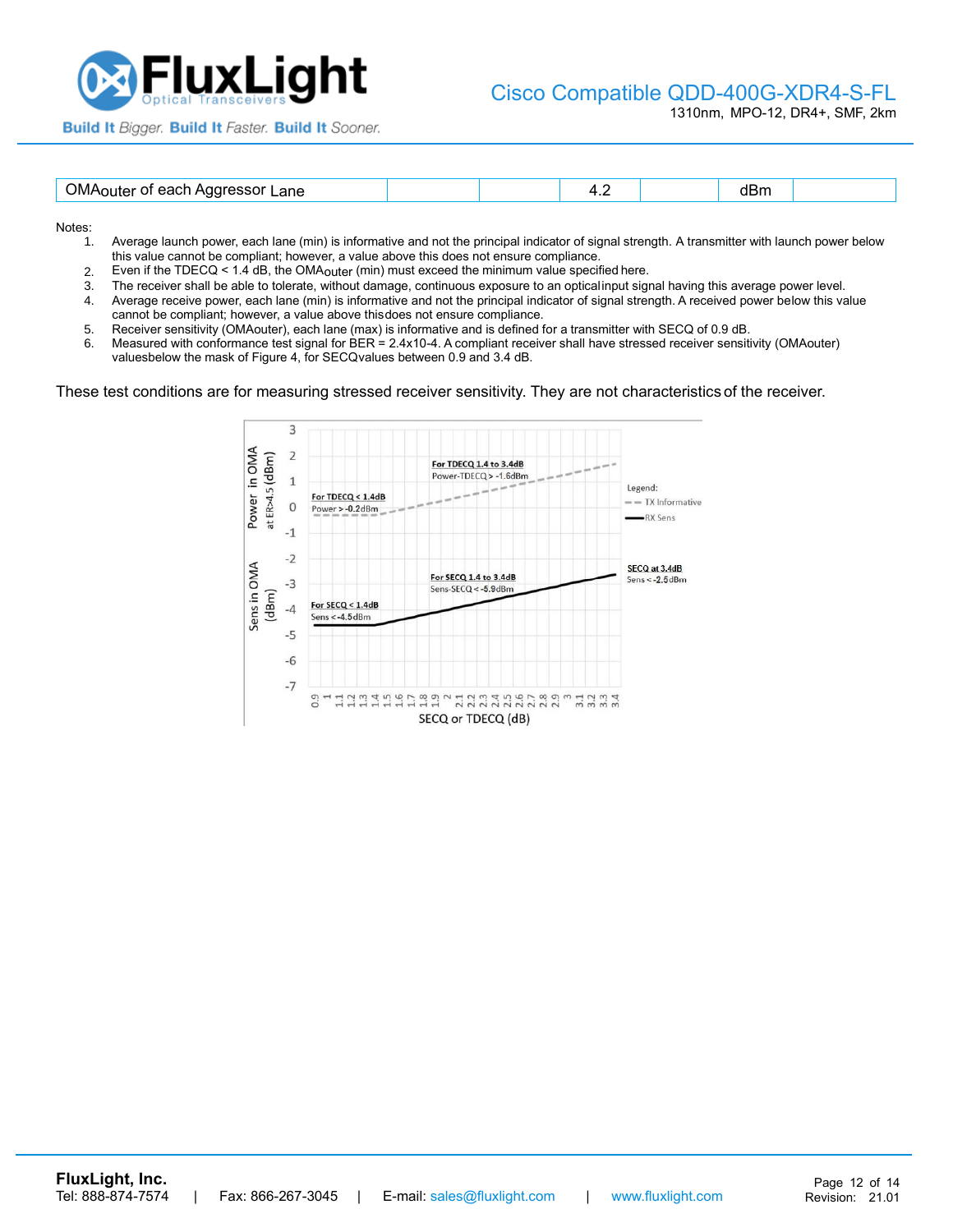

# Digital Diagnostic Functions

The following digital diagnostic characteristics are defined over the normal operating conditions unless otherwise specified.

| <b>Parameter</b>                           | <b>Symbol</b> | <b>Min</b> | <b>Max</b> | <b>Units</b> | <b>Notes</b>                        |
|--------------------------------------------|---------------|------------|------------|--------------|-------------------------------------|
| Temperature monitor absolute error         | DMI_Temp      | $-3$       | 3          | degC         | Over operating temperature<br>range |
| Supply voltage<br>monitor absolute error   | DMI_VCC       | $-0.1$     | 0.1        |              | Over full operating<br>range        |
| Channel RX power monitor<br>absolute error | DMI RX Ch     | $-2$       | 2          | dB           |                                     |
| <b>Channel Bias current</b><br>monitor     | DMI Ibias Ch  | 10%        | 10%        | mA           |                                     |
| Channel TX power<br>monitor absolute error | DMI TX Ch     | $-2$       | 2          | dB           |                                     |

Notes:

1. Due to measurement accuracy of different single mode fibers, there could be an additional +/-1 dB fluctuation, or a +/- 3 dB total accuracy.